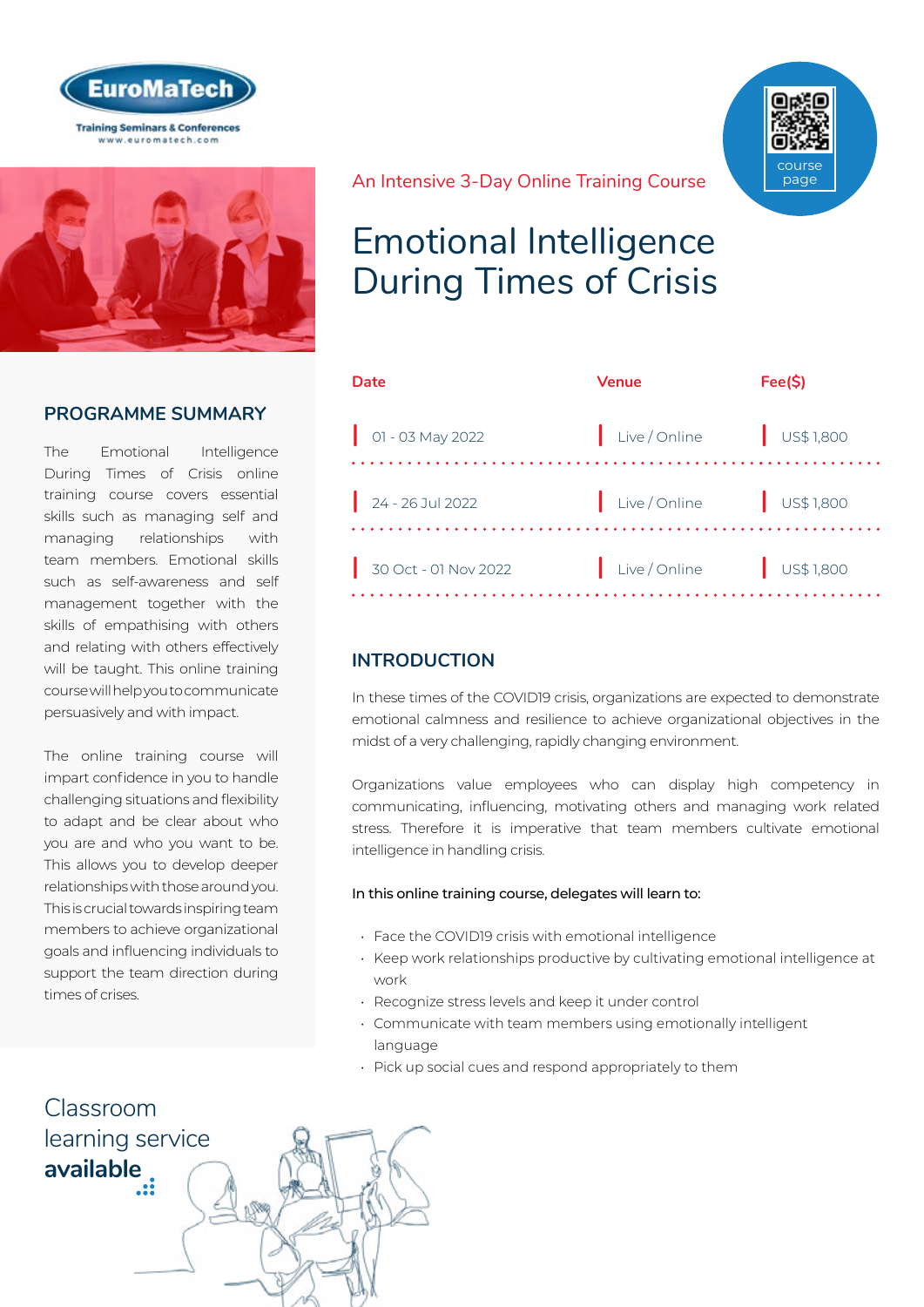### **TRAINING METHODOLOGY**

This online interactive training course will combine presentations with interactive practical exercises, supported by video material and case studies.

### **WHO SHOULD ATTEND**

- Anyone who is interested in facing crisis with confidence
- Any manager, supervisor and team leader
- Those individuals interested in developing themselves to be a an emotionally healthy individual
- Individuals who wish to understand their emotions and how it affects those around them
- Any employee who wish to improve their productivity in the workplace
- All managers, leaders and professionals who need to deal with crisis

#### **PROGRAMME OBJECTIVES**

Participants attending this EuroMaTech online training course will:

- Develop emotional intelligence
- Deal with crisis with confidence
- Relate with others more effectively
- Learn techniques to handle emotional stress
- Manage relationships with team members
- Work more effectively with team members

#### **In-house Training**

EuroMaTech is capable of conducting this training programme exclusively for your delegates. Please e-mail us on inhouse@euromatech.ae for further information and/or to receive a comprehensive proposal.



**Website:** www.euromatech.com

## **QUALITY CERTIFICATIONS & ACCREDITATIONS**

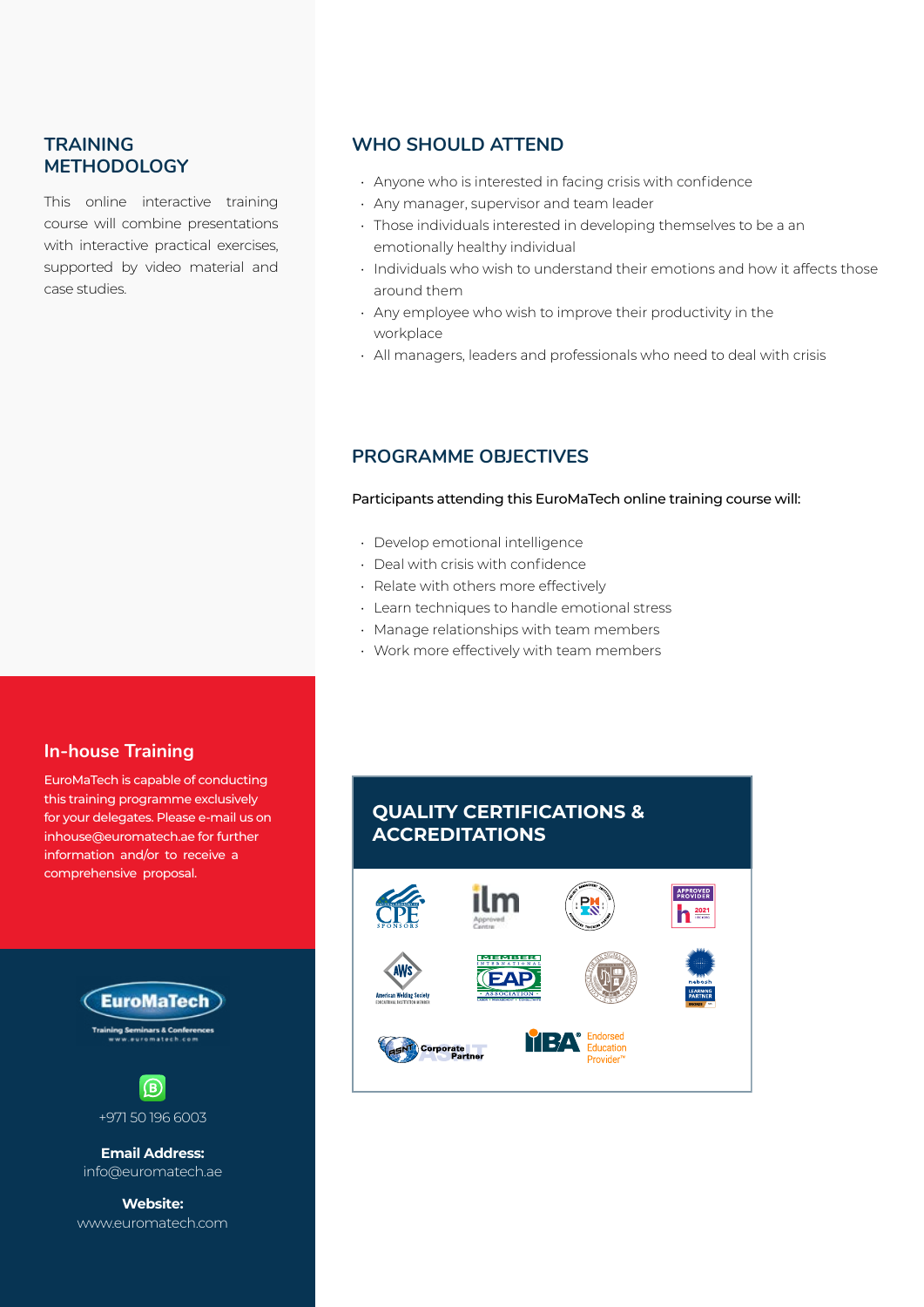# **COURSE OUTLINE**

## **Day 1**

#### Emotionally Intelligence During Crisis

- Importance of Emotional Intelligence During Crisis
- Perception and our emotions
- Developing self awareness
- Enhancing our potential
- Solving problems in crisis
- Improving teamwork during crisis

## **Day 2**

 $\ddot{\cdot}$ 

#### Developing our emotional intelligence during crisis

- Developing intrapersonal skills
- Enhancing interpersonal skills
- Managing stress during crisis
- Holistic approach to deal with emotional stress
- Encouraging an emotional intelligent team
- Bonding together in times of crisis

## **Day 3**

š

#### Inspiring an emotional intelligent team in times of crisis

- Cultivating an emotionally intelligent work culture
- Achieving the zone of our best performance
- Fostering healthy work relationships
- Collaborative team synergy
- Facing a crisis with confidence
- Developing an action plan